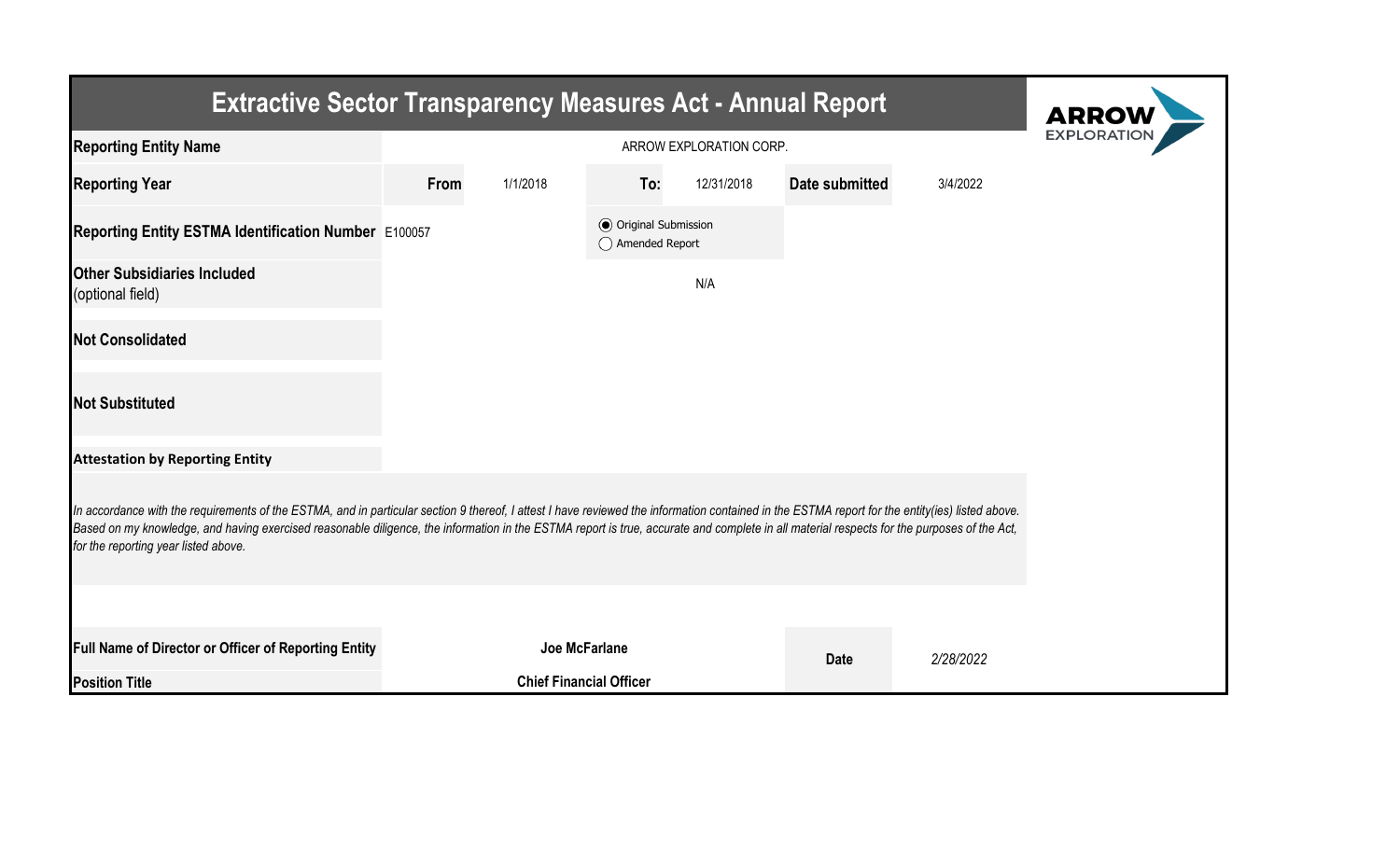|                                                               | <b>Extractive Sector Transparency Measures Act - Annual Report</b>                                                                                                                                                                                                                          |                                                                                 |                         |                  |        |                                |                |                  |                                               |                                      |                     |  |
|---------------------------------------------------------------|---------------------------------------------------------------------------------------------------------------------------------------------------------------------------------------------------------------------------------------------------------------------------------------------|---------------------------------------------------------------------------------|-------------------------|------------------|--------|--------------------------------|----------------|------------------|-----------------------------------------------|--------------------------------------|---------------------|--|
| <b>Reporting Year</b>                                         | From:                                                                                                                                                                                                                                                                                       | 1/1/2018                                                                        | To:                     | 12/31/2018       |        |                                |                |                  |                                               |                                      |                     |  |
| <b>Reporting Entity Name</b>                                  |                                                                                                                                                                                                                                                                                             |                                                                                 | ARROW EXPLORATION CORP. |                  |        | Currency of the Report CAD     |                |                  |                                               |                                      |                     |  |
| <b>Reporting Entity ESTMA</b><br><b>Identification Number</b> |                                                                                                                                                                                                                                                                                             |                                                                                 |                         |                  |        |                                |                |                  |                                               |                                      |                     |  |
| <b>Subsidiary Reporting Entities (if</b><br>necessary)        |                                                                                                                                                                                                                                                                                             |                                                                                 |                         |                  |        |                                |                |                  |                                               |                                      |                     |  |
|                                                               | <b>Payments by Payee</b>                                                                                                                                                                                                                                                                    |                                                                                 |                         |                  |        |                                |                |                  |                                               |                                      |                     |  |
| Country                                                       | Payee Name <sup>1</sup>                                                                                                                                                                                                                                                                     | Departments, Agency, etc<br>within Payee that Received<br>Payments <sup>2</sup> | <b>Taxes</b>            | <b>Royalties</b> | Fees   | <b>Production Entitlements</b> | <b>Bonuses</b> | <b>Dividends</b> | Infrastructure<br><b>Improvement Payments</b> | <b>Total Amount paid to</b><br>Payee | Notes <sup>34</sup> |  |
| Colombia                                                      | National Government of<br>Colombia                                                                                                                                                                                                                                                          | National Hydrocarbons Agency<br>(ANH)                                           |                         | 245,000          |        |                                |                |                  |                                               | 245,000                              |                     |  |
| Colombia                                                      | National Government of<br>Colombia                                                                                                                                                                                                                                                          | Directorate of National Taxes and<br>Customs (DIAN)                             | 383,000                 |                  |        |                                |                |                  |                                               | 383,000                              |                     |  |
| Colombia                                                      | National Government of<br>Colombia                                                                                                                                                                                                                                                          | National Environmental Fund<br>(FONAM)                                          |                         |                  | 34,000 |                                |                |                  |                                               | 34,000                               |                     |  |
|                                                               |                                                                                                                                                                                                                                                                                             |                                                                                 |                         |                  |        |                                |                |                  |                                               |                                      |                     |  |
|                                                               |                                                                                                                                                                                                                                                                                             |                                                                                 |                         |                  |        |                                |                |                  |                                               |                                      |                     |  |
|                                                               |                                                                                                                                                                                                                                                                                             |                                                                                 |                         |                  |        |                                |                |                  |                                               |                                      |                     |  |
|                                                               |                                                                                                                                                                                                                                                                                             |                                                                                 |                         |                  |        |                                |                |                  |                                               |                                      |                     |  |
|                                                               |                                                                                                                                                                                                                                                                                             |                                                                                 |                         |                  |        |                                |                |                  |                                               |                                      |                     |  |
|                                                               |                                                                                                                                                                                                                                                                                             |                                                                                 |                         |                  |        |                                |                |                  |                                               |                                      |                     |  |
|                                                               |                                                                                                                                                                                                                                                                                             |                                                                                 |                         |                  |        |                                |                |                  |                                               |                                      |                     |  |
|                                                               |                                                                                                                                                                                                                                                                                             |                                                                                 |                         |                  |        |                                |                |                  |                                               |                                      |                     |  |
|                                                               |                                                                                                                                                                                                                                                                                             |                                                                                 |                         |                  |        |                                |                |                  |                                               |                                      |                     |  |
|                                                               |                                                                                                                                                                                                                                                                                             |                                                                                 |                         |                  |        |                                |                |                  |                                               |                                      |                     |  |
| <b>Additional Notes:</b>                                      | This report has been prepared in Canadian Dollars (CAD). All payments made to the National Government of Colombia were made in Colombian Pesos (COP) and were converted to CAD at the rate of COP 2,276.76 per CAD 1 using a w<br>Reported amounts have been rounded to the nearest \$1,000 |                                                                                 |                         |                  |        |                                |                |                  |                                               |                                      |                     |  |